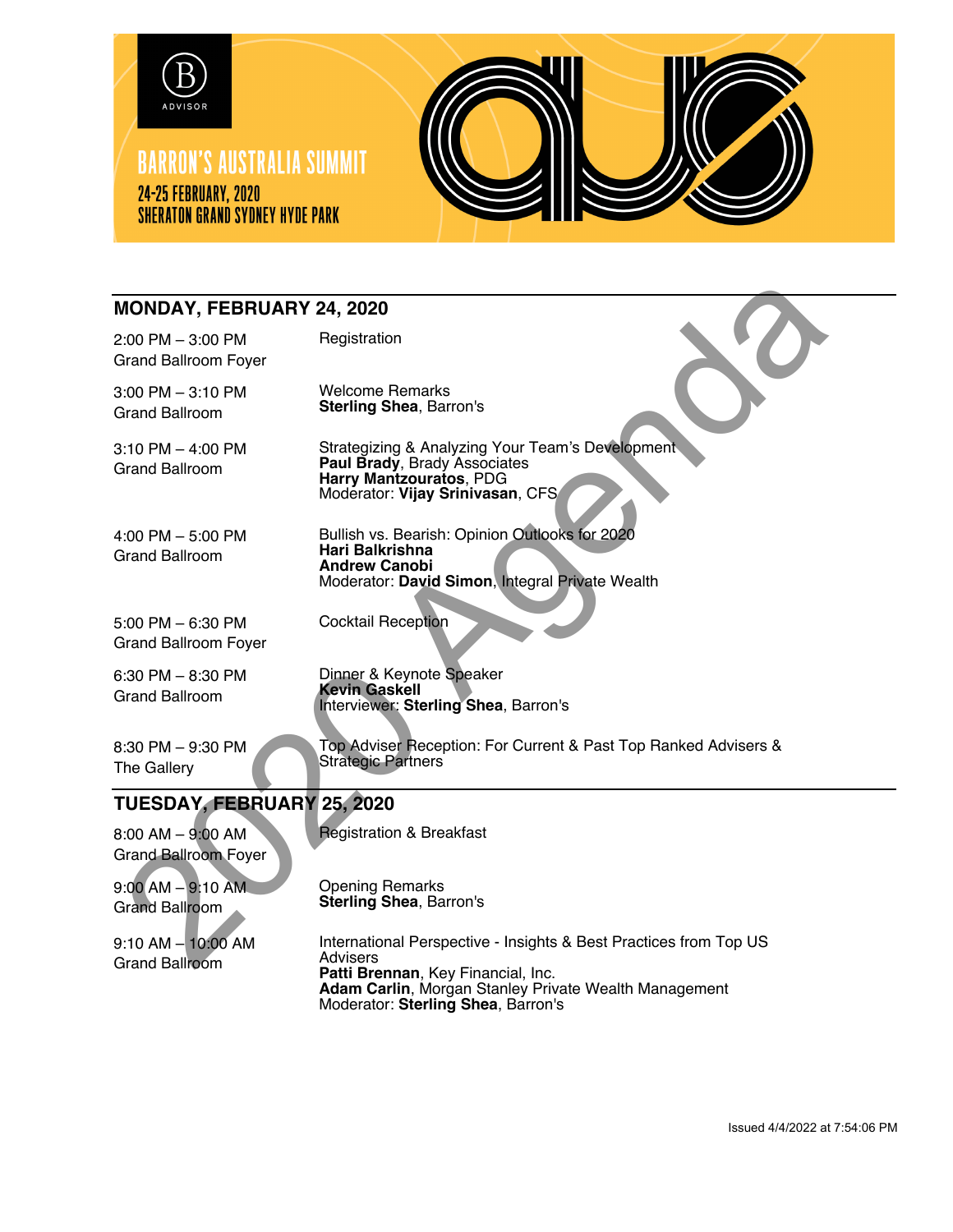

## **BARRON'S AUSTRALIA SUMMIT 24-25 FEBRUARY, 2020 SHERATON GRAND SYDNEY HYDE PARK**



10:00 AM – 10:50 AM Grand Ballroom

Macro Risks and Opportunities in Today's Market **Rob Almeida**, MFS Investment Management **Aiden Geysen**, Vanguard **Jonathan Shead**, SSGA Moderator: **Tim MacKay**, Quantum Financial

10:50 AM – 11:10 AM Grand Ballroom Foyer

11:10 AM – 12:00 PM Grand Ballroom

12:00 PM – 12:50 PM Grand Ballroom

12:50 PM – 2:00 PM Grand Ballroom Foyer

2:00 PM – 2:50 PM Grand Ballroom

 $2:50$  PM  $-3:10$  PM Grand Ballroom Foyer

3:10 PM – 4:00 PM Grand Ballroom

4:00 PM – 4:50 PM Grand Ballroom

4:50 PM – 5:00 PM Grand Ballroom

Setting a Strategic Vision for Your Firm to Achieve Organic Growth **Sue Dahn**, Pitcher Partners **Charles Moore**, Koda Capital Moderator: **John Sullivan**, Macquarie 10:00 AM - 10:50 AM Macro Risks and Opportunities in Today's Market<br>
Stand Ballroom<br>
Anden Geysen, Vanguard<br>
Moderator: Tim Macro Risks and Sugard<br>
Moderator: Tim Macro Risks and Divident Sugard<br>
10:50 AM - 11:10 AM<br>
11:10

Analyzing the Geo-Political Environment and the Effect on the Market in 2020 **Craig Vardy**, BlackRock Interviewer: **Matt Nicholls**, Morgan Stanley

Lunch

Superior Service: How to Position Your Value to Your Clients **Paul Ashworth**, Cameron Harrison **Keith Jones**, Alteris **Olivia Maragna**, Aspire Retire Moderator: **Chris Mather**, BT

Refreshment Break

Refreshment Break

ESG Implementation: Strategy, Selection, and Measuring Outcomes **Richard Brandweiner**, Pendal **Alex Duffy**, Fidelity Moderator: **Scott Carmichael**, Escala Partners

Understanding and Preparing for Exponential Technology **Ric Edelman**, Edelman Financial Services LLC

Awards Ceremony for Top Ranked Advisers

Issued 4/4/2022 at 7:54:06 PM